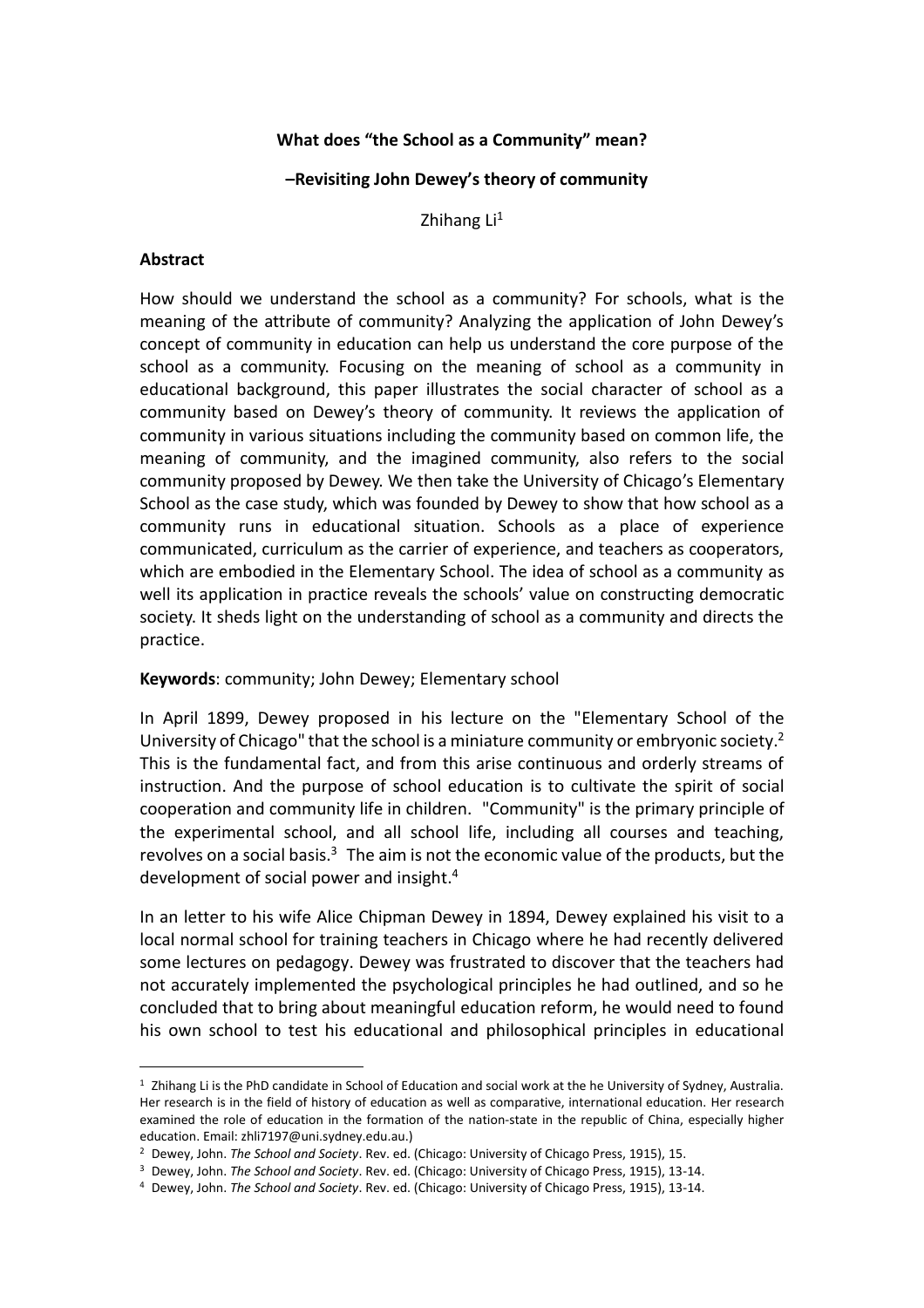practice: "The school is a kind of social life which is abstract and under control—which is directly experimental, and if philosophy is ever to be an experimental science, the construction of the school is at the starting point."<sup>5</sup> Then Alice Dewey encouraged him to try out the educational thought into practice. The next year, Dewey outlined his educational vision for the Elementary School of the University, as it was originally called, more formally in a paper entitled "Plan for Organization of the University Primary School" in which he explained that he wished to utilize "the children's impulses towards, and powers of, expression in such a way that he would realize the social ends to which they may be made serviceable".<sup>6</sup>

The Elementary School, first known as the University Laboratory School or Dewey School, opened in January 1896 in the Hyde Park around the University of Chicago.<sup>7</sup> This school was a cooperative venture of parents, teachers, and educators. There were 2 teachers and 16 children at first, then would gradually develop 23 teachers, 10 assistants and 140 children.<sup>8</sup> John Dewey was appointed the head of the Department of Philosophy, Psychology and Pedagogy at the University of Chicago in 1894, seems to begin thinking about such an elementary school soon after his arrival in Chicago.<sup>9</sup>

Despite Dewey's enthusiasm and rationale for his school, the first accounts of the experiment were not positive. In 1897 a visitor to the Elementary School offered a mixed review in the *Public School Journal*. While impressed with the "suggestive and inspiring" aims of Dewey's experiment, the author was struck by the alleged lack of structure at the school, arguing that "no textbooks were used and there were no classes in writing or spelling", and there was "the least regard shown for those rules of decorum that make community life enjoyable" and "little sense of obligation for the teachers".<sup>10</sup> In 1899 Dewey published his first book on education *The School and Society*, which was originally composed of only three lectures and an added report entitled "Three years of the University Elementary School".<sup>11</sup> Dewey's essay on the school was originally an address he had delivered to the school's parents' association. By the end of the 1898-1899 school year, Dewey was confident in what he had accomplished at the school.<sup>12</sup> For the 1903-04 school year, Alice Dewey was controversially named president of the newly combined Laboratory School of the

<sup>5</sup> Dewey, John, Harriet Alice Chipman Dewey, and Harriet Alice Chipman Dewey. *Letters from China and Japan*. EP Dutton Company, 1920.

<sup>6</sup> Dewey, J. "Plan of organization of the University Primary School". In J. A. Boydston Ed. *The early works of John Dewey*, *1882-1898* VoL.5 (Carbondale, IL: Southern Illinois University Press, 1972), 224-243. (Original Work published in 1895)

<sup>7</sup> See Wirth, Arthur G. *John Dewey as Educator: His Design for Work in Education (1894-1904)* (New York: Wiley, 1966); Westbrook, Robert B. (Robert Brett). *John Dewey and American Democracy (*Ithaca, N.Y: Cornell University Press, 1991); Mayhew, Katherine., and Anna Camp. Edwards. *The Dewey School: the Laboratory School of the University of Chicago, 1896-1903* (New York, London: D. Appleton-Century Co., 1936); Kliebard, Herbert M. *Forging the American Curriculum: Essays in Curriculum History and Theory.* 1st ed. Vol. 20 (Routledge, 1992).

<sup>8</sup> Mayhew, Katherine., and Anna Camp. Edwards. *The Dewey School: the Laboratory School of the University of Chicago, 1896-1903* (New York, London: D. Appleton-Century Company, 1936), 7-8.

<sup>9</sup> Kliebard, Herbert M. *The Struggle for the American Curriculum, 1893-1958* (London: Routledge, 2005).

<sup>10</sup> Brown, George P. "Dr. John Dewey's educational experiment." *Public School Journal* 16.10 (1897): 533-537. <sup>11</sup> Later editions of *The School and Society* added five additional chapters of original published materials. Fallace,

Thomas, and Victoria Fantozzi. "The Dewey School as Triumph, Tragedy, and Misunderstood: Exploring the Myths and Historiography of the University of Chicago Laboratory School." *Teachers College record* (1970) 119, no. 2 (2017): 7-8.

<sup>12</sup> Dewey, J. "The University Elementary School". In J. A. Boydston Ed. *The Middle works*, *1899-1924* VoL.1. 1899- 1901 (Carbondale, IL: Southern Illinois University Press, 1976), 317-318. (Original Work published in 1899)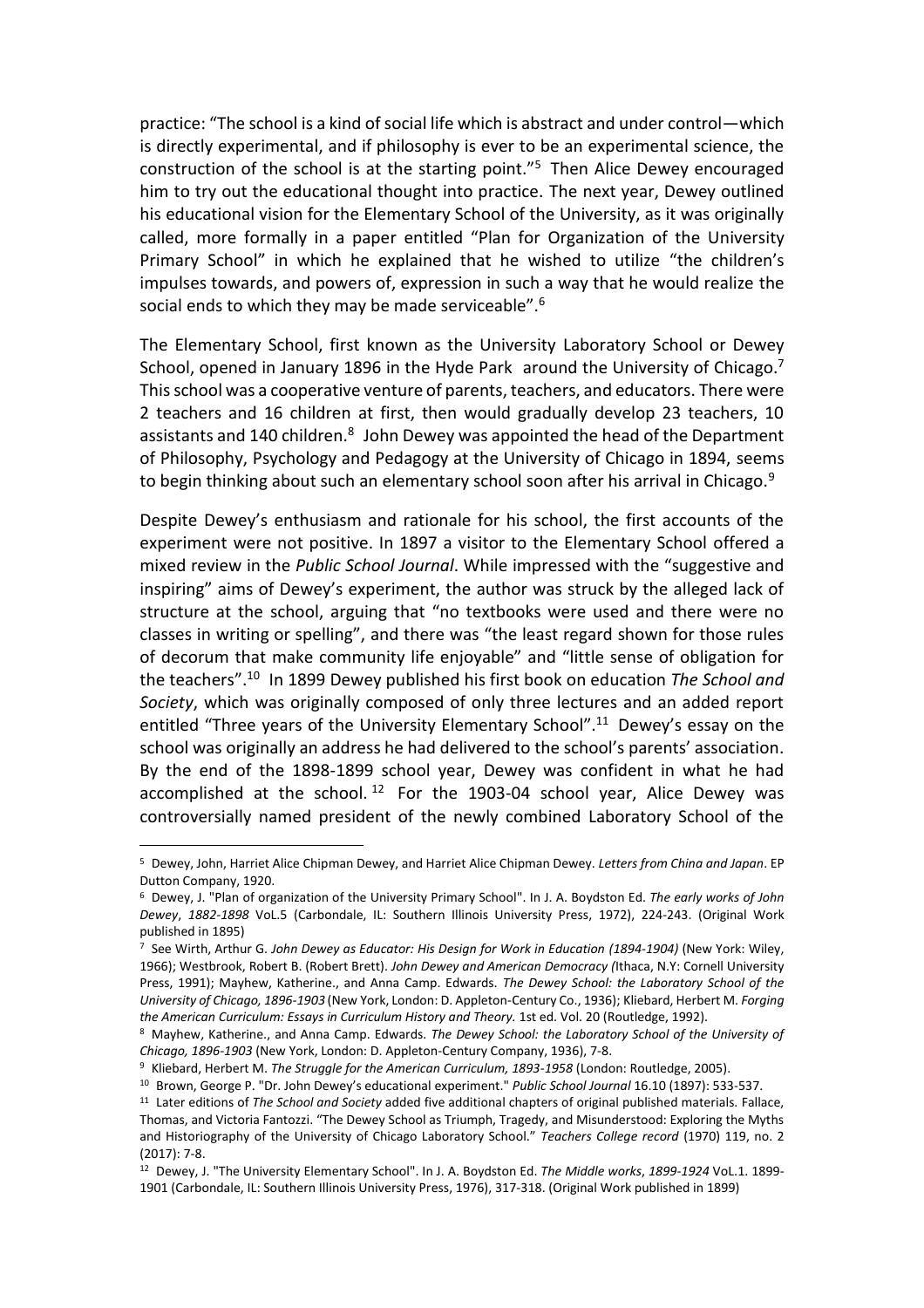University of Chicago, which the Parents' Association of the Laboratory School continued to call "the Dewey School".<sup>13</sup> In Spring 1904, Alice was informed that her appointment was not being renewed.<sup>14</sup> Upset over how the situation was handled, Alice and John Dewey submitted their resignations, and the school ended abruptly.<sup>15</sup> The various educational explorations carried out by the experimental school stopped, and the educational concept of the school as a community gradually faded out of the academia.

Since the 20th century, with the continuous impact of globalization and hightechnology, our society has gradually developed from the industrial era focusing on production efficiency to the knowledge-based economy era characterized by individualized innovation - an era of "one-upmanship".<sup>16</sup> The relationship between people is surrounded by various competitions, but the competition between individuals cannot satisfy the self-renewal and sustainable development of society. On the contrary, it leads to a certain degree of social segregation, and individuals cannot fully develop in a competitive environment. Peter argued about the learning organization and emphasized learning through collaboration-based teams as an important means of continuous organizational renewal.<sup>17</sup> This has important implications for the whole society, especially school education. Hord first argued "Professional Learning Communities of Continuous Inquiry and Development" in a research report published in 1997.<sup>18</sup> Schools as a community reappears and related concepts such as learning community, practice community, and professional learning community have become hot topics in the field of education.

The school reform began to promote cooperation among teachers and joint participation in the management of the school, to advocate a new school culture based on cooperation and sharing, and to create inclusive, dynamic and continuous learning schools.<sup>19</sup> A community is a unique link between students and teachers, constructing shared values and ideals that are more important than any one party alone, and providing them with an ongoing sense of identity, belonging, and security.<sup>20</sup> Although the theories of school as a community developed, the practice of the community has slowly developed. It is not enough to argue that students study in groups and teachers prepare lessons collectively, which is cooperation to form a community.

The main focus of this paper is how to understand the school as a community. First, I

<sup>13</sup> O'Connor, Nellie Johnson. "The educational side of the Parents' Association of the Laboratory School: From a parent's point of view." *The Elementary School Teacher* 4.7 (1904): 532-535.

<sup>14</sup> Menand, Louis. *The metaphysical club: A story of ideas in America*. (Macmillan, 2002), 290.

<sup>15</sup> Dewey, J. "The University Elementary School". In J. A. Boydston Ed. *The Middle works*, *1899-1924* VoL.1. 1899- 1901 (Carbondale, IL: Southern Illinois University Press, 1976), 320. (Original Work published in 1899)

<sup>16</sup> Bauman, Zygmunt. *On Mass, Individuals, and Peg Communities:* Part 2: Mass and Community. Sociological Review Monograph (Oxford: Blackwell, 2001), 102-113.

<sup>&</sup>lt;sup>17</sup> Senge, Peter M. The Fifth Discipline: the Art and Practice of the Learning Organization. Milsons Point, N.S.W: Random House Australia, 1992.

<sup>18</sup> Hord, Shirley M. "Professional learning communities: Communities of continuous inquiry and improvement." *Change Strategies*, 1997, 71.

<sup>19</sup> Huffman, Jane Bumpers, and Kristine Kiefer Hipp. *Reculturing schools as professional learning communities*. R&L Education, 2003.

<sup>20</sup> Sergiovanni, Thomas J. *Building community in schools* (San Francisco: Jossey-Bass, 1994), xxix.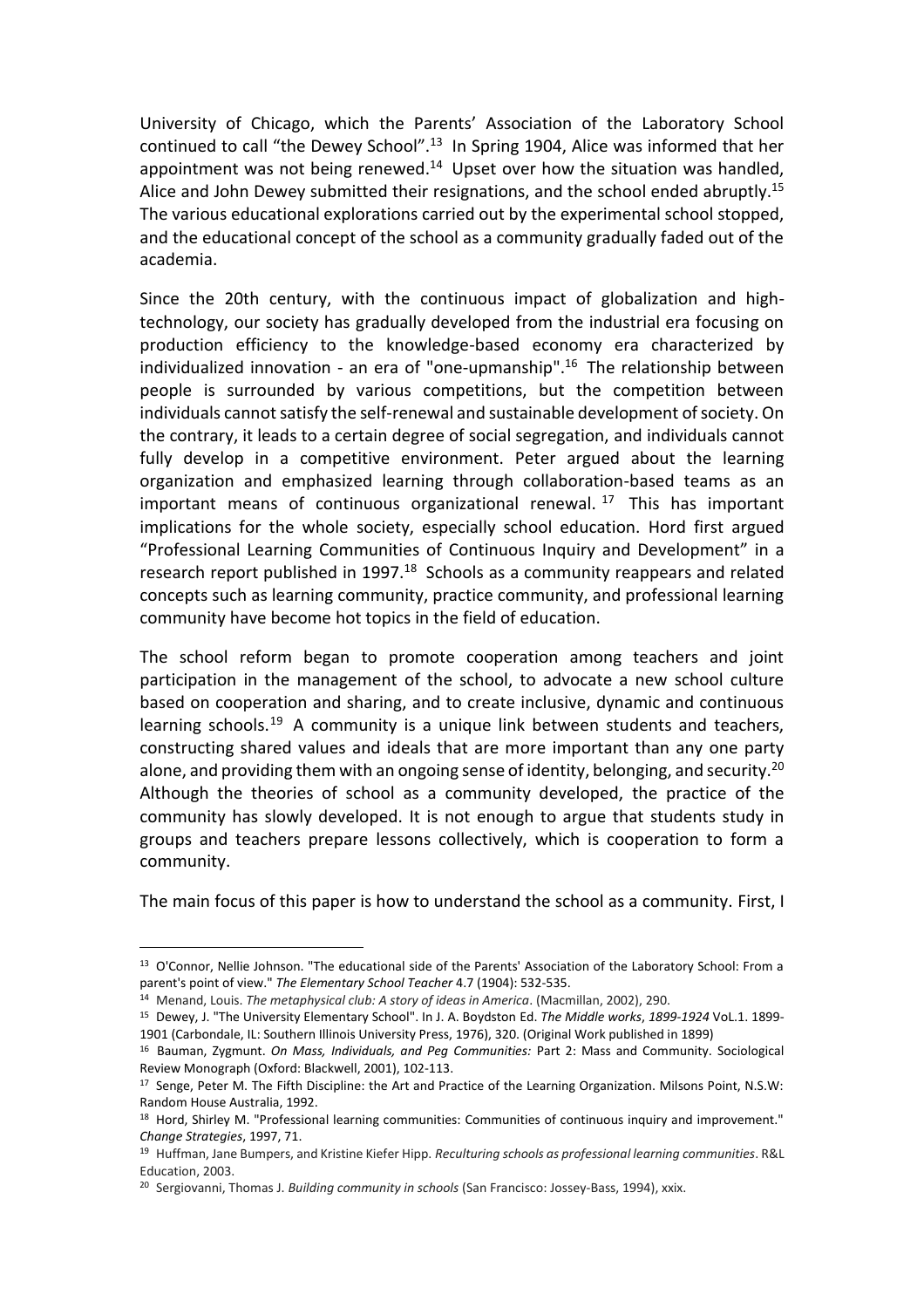would like to clarify the connotation of community and identify its meaning in different contexts. The paper attempts to figure out that Dewey induced the ideal the democratic community in terms of the common goals, communal understanding and shared action by members of the group. For him, education is the foundation and inherited function of each community, and also constitutes the benchmark measuring the quality of community. From the standpoint of community and its relation with education, Dewey also depicted the school as a miniature community where the social life is embodied, the interests of diverse groups are balanced, and the cooperative enquiry can be found among children and teachers. Finally the paper elaborates the application in education practice in the case study, we will explore unity of Dewey's philosophy of education and his social and political philosophy, as well as the core purpose of school as community.

# **The meaning of community**

Community is a concept invoked by scholars, organizers and institutions with little reflection or understanding about how community forms. Contemporary use has expanded the use of community rather than clarified its use. The term "community" continues to imply relationships that are more than merely transactional, contractual, or prescribed.  $21$  Invocations of community have a nostalgic component, often preferring the direct and fac-to-face over the abstracted forms of interaction implied by "society" or "bureaucracy".<sup>22</sup> The literature on community would help us to understand the term "community" by outlining some definitions and concepts.

1. Community based on common life

l,

The term "community" has varied uses but limited theoretical exploration. A community based on shared life refers to a collection of groups that live in a common area and have one or some common characteristics, such as a global community, a family community, and a community with a common future for mankind. This characteristic is based on the commonality of the living area in which it is located. And this kind of community emphasizes the commonality and regionality of the community.

Early usage of the term indicated some "body of commons" of fellowship between people.<sup>23</sup> When early sociologists studied community, they paid more attention to commonality, that is, the common characteristics of a group. The term "community" would share some roots with leftist political terms like "commune" and "communist", $24$  but "community" could be used to describe groups of nearly every kind across the political spectrum.<sup>25</sup> Critics of the term argue that the widely varied and contrdicting usage of "community" make the term almost useless, but there is a

<sup>21</sup> Yudice, Geroge. "Community." In Bennett, Tony, Lawrence Grossberg, and Meaghan Morris, eds. *New keywords: A revised vocabulary of culture and society*. (Blackwell Publishing, 2005), 49-50.

<sup>22</sup> Joseph, Miranda. *Against the romance of community*. University of Minnesota Press, 2002, 53-55.

<sup>23</sup> Yudice, Geroge. "Community." In Bennett, Tony, Lawrence Grossberg, and Meaghan Morris, eds. *New keywords: A revised vocabulary of culture and society*. (Blackwell Publishing, 2005), 51.

<sup>24</sup> Yudice, Geroge. "Community." In Bennett, Tony, Lawrence Grossberg, and Meaghan Morris, eds. *New keywords: A revised vocabulary of culture and society*. (Blackwell Publishing, 2005), 52.

<sup>25</sup> Joseph, Miranda. *Against the romance of community*. University of Minnesota Press, 2002, 53.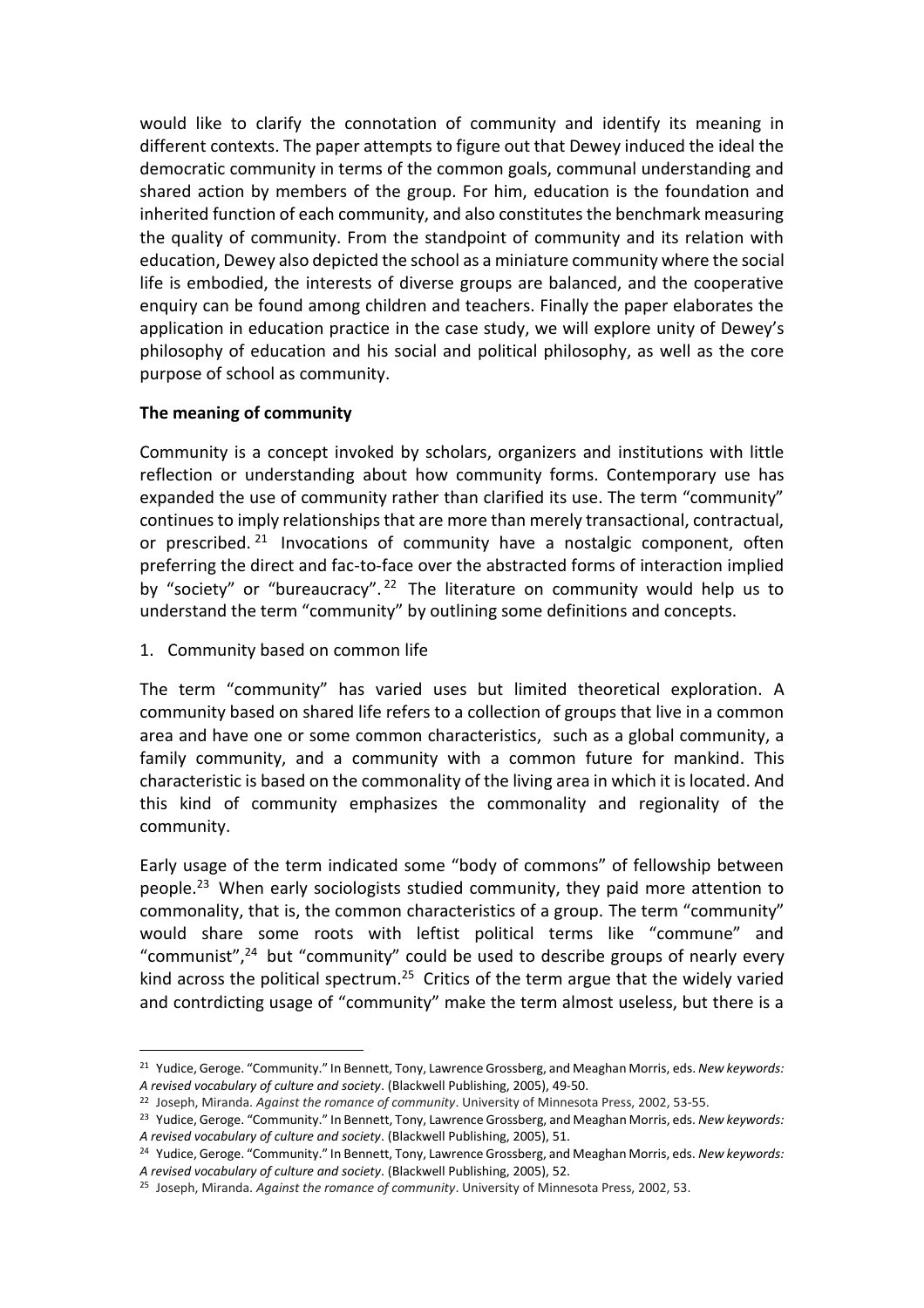common trope in the use of community: the narrative of loss and recovery. No matter how large the area of common life is, it can be called a community.<sup>26</sup> These views will be considered as established facts, that is, as long as people live together, they will inevitably produce and develop certain commonherent -- behaviors, customs, languages. On this point of view, the Community not only describes static populations, but also presents a kind of human lifestyle and its common civilization results in this process.

In fact, people living together inevitably be subject to the living area or space limitations. Because of this, people may be familiar with each other by interacting interactions, ensuring that they are interspersed with the integration of the people's vision constitutes "common life." Community's basic feature is that there is a group of people organized according to the region, and these people are different degrees to root in which each other lives in an interdependent relationship.<sup>27</sup> In general, the community is concerned about the interaction and the common life between people in a particular area.

## 2. Community based on values

l,

Understandings of "community" have big imfluences from Classical Greece and Rome, where ideas of community existed between tensions of the earthly and particular *polis* and the universal and divinely ordered *cosmos*. <sup>28</sup> Classical Greek understandings assumed "community" was the highly exclusive political community of citizens<sup>29</sup>, and that ideal would influence a great deal of future ideas. Classical Romans as well as early Christians who inherited a great deal of the Classical Roman world, moved the idea of "community" as something local and particular to something that would be a universal order.<sup>30</sup> The idea of a universal order implies "community" as something ideal rather than actual, and a forming of bonds that does not require a state or institution. $31$  Classical roots of community establish the term as something used to invoke differnet and often contrdicting concepts that are both descriptive and normative.

The community based on values reveals the mechanism that maintains the continuation of the community, that is, the shared "meaning" system constructed by members according to the moral or value standards formed by common understanding, which ensures the compactness and persistence within the community.The grouping of people without a clear identification of state or culture implies the potential of limitless connection undone by organizing and state-building. the arguments made by sociologists and moral philosophers until the late 20<sup>th</sup> century involved the restoration of the values and practices of the past community into

<sup>26</sup> Mciver, R. M. "Community: A Sociological Study." *Philosophical Review* 27.2 (1918).

<sup>27</sup> Lind, Andrew W., and Robert Ezra Park. "Human Communities: The City and Human Ecology." *American Sociological Review*. American Sociological Society, 1954, 620-621.

<sup>&</sup>lt;sup>28</sup> Delanty, Gerard. "Reinventing community and citizenship in the global era: A critique of the communitarian concept of community." *Communitarianism and citizenship* 33 (1998), 39.

<sup>&</sup>lt;sup>29</sup> Delanty, Gerard. "Reinventing community and citizenship in the global era: A critique of the communitarian concept of community." *Communitarianism and citizenship* 33 (1998), 9-11.

<sup>30</sup> Delanty, Gerard. "Communitarianism and citizenship." *Handbook of citizenship studies* (2002), 161-167.

<sup>31</sup> Delanty, Gerard. "Communitarianism and citizenship." *Handbook of citizenship studies* (2002), 165-170.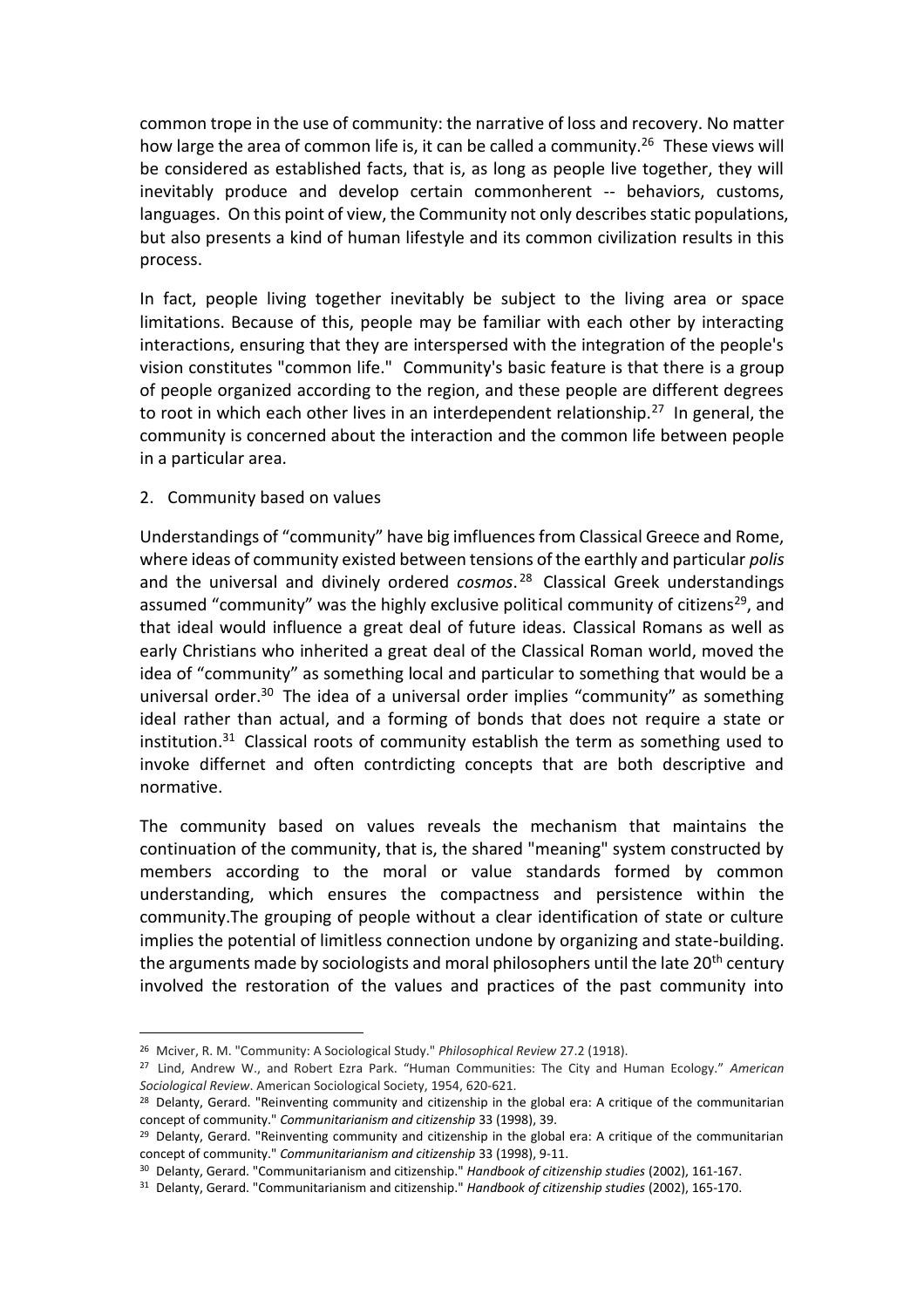modern times rather than returning to a past. $32$  Later postmodern understandings of community would define the term as vaguely connected to culture rather than politics. The understanding of community as "cultural" rather than "political" provides space for intercultural communication and understandings of community through culture.

Tunnis used the method of typology to propose the important dimension of community.<sup>33</sup> He distinguished two ideal types as community and society to analyze the way of life of human groups, revealing that in addition to common territory, community also needs some deeper and lasting commonality. That is, people's selfevident common understanding in common life, and on this basis, a set of common value orientations are constructed to form an intimate relationship of honor and disgrace among members. This relationship is called ideological commonality. Therefore, the commonality presented by a community based on values is some kind of shared moral standards, values and identities. They constitute the system of meaning that sustains the community.

Community is more of the moral value, $34$  and Greek nation-states are often regarded as a model for community based on value. At that time, the nation-state not only meant that a group of people lived together, but also pointed to a group lifestyle with common interests and ethical orientation. They consciously shaped the common beliefs and common values of the nation-state through various means such as common blood and language, common sacrifices, and political habits.<sup>35</sup> Plato saw the city-state as a community that brought together all souls.<sup>36</sup> The so-called soul refers to knowledge and ability, embodied in political or ideological virtue. This spiritual common factor gave birth to people's mutual identification and common understanding in the life of the city-state.<sup>37</sup>

The biggest conceptual difference between a community bases on values and a community based on common life is that the community based on values is formed through the relationship between its members—whether it is mechanical, loose, or organic, tight, taking society and community as two groups with different attributes through the relationship formed between members, thereby revealing the essence of the relationship within the community. The community based on common life does not consciously distinguish the society from the community, but rather studies the relationship characteristics of a certain group from the external interaction of the members.

 $\overline{a}$ 

<sup>32</sup> Delanty, Gerard. "Reinventing community and citizenship in the global era: A critique of the communitarian concept of community." *Communitarianism and citizenship* 33 (1998), 13.

<sup>33</sup> Tönnies, Ferdinand. *Community & Society (Gemeinschaft Und Gesellschaft)* (East Lansing: Michigan State University Press, 1957), 11-12.

<sup>34</sup> Tönnies, Ferdinand. *Community & Society (Gemeinschaft Und Gesellschaft)* (East Lansing: Michigan State University Press, 1957), 11-12.

<sup>35</sup> Rowe, C. J., and Malcolm Schofield. *The Cambridge History of Greek and Roman Political Thought*. Edited by C. J. Rowe and Malcolm Schofield. Cambridge: Cambridge University Press, 2000.

<sup>36</sup> Plato., J. Llewelyn Davies, David James Vaughan, and J. Llewelyn (John Llewelyn) Davies. *The Republic of Plato*. 3rd ed. London: Macmillan, 1866.

<sup>&</sup>lt;sup>37</sup> Weber, Max, Talcott Parsons, and Max Weber. Max Weber: The Theory of Social and Economic Organization. Paperback edition. New York: Free Press, 1964.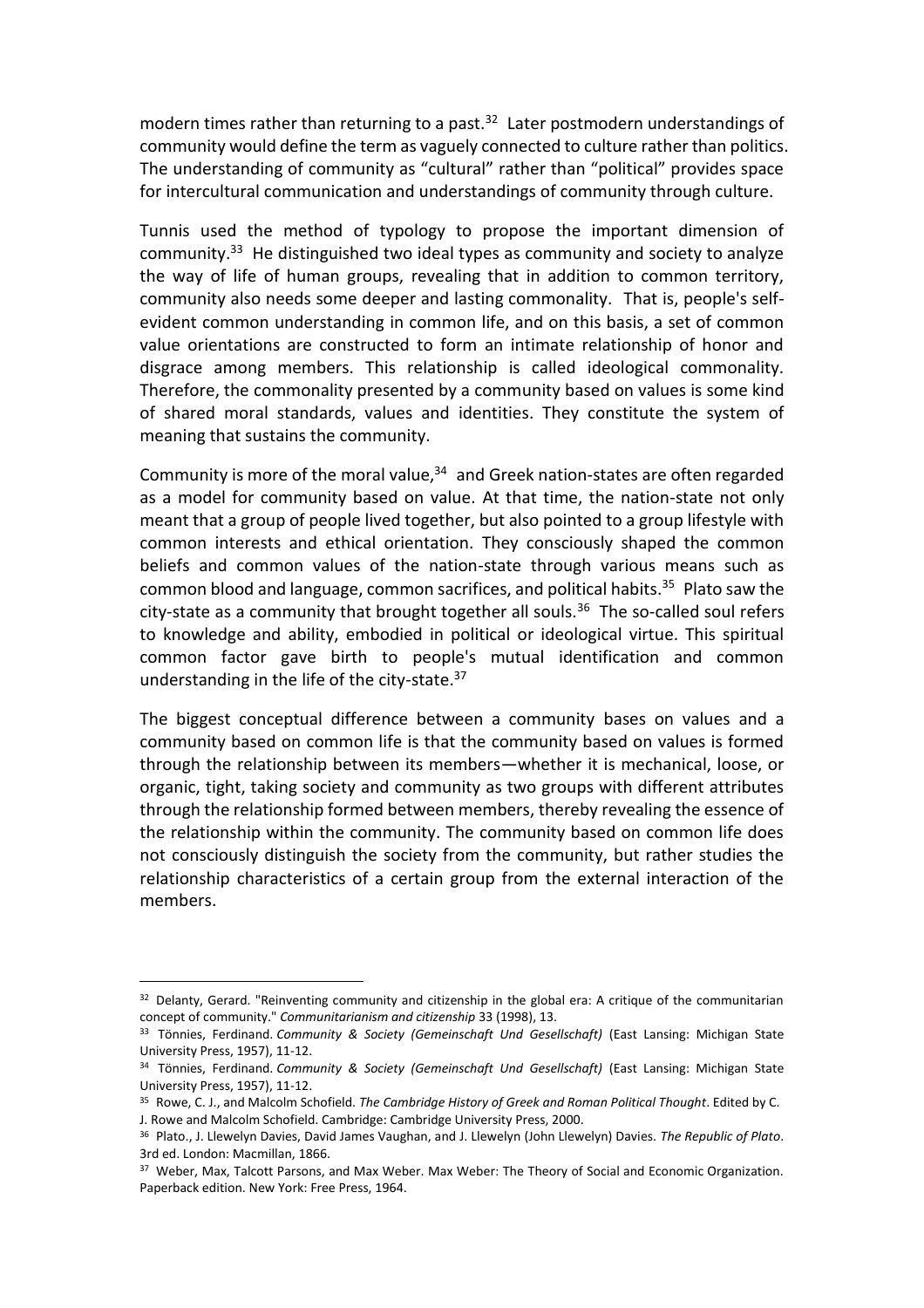## 3. Imagined community

Narratives and understandings of community understand community as something that exists both the past and the future. Whether it is a community based on shared life or a community of values, both contain a presupposition that the community is an objectively existing social group. But in both these cases, when we seek a community, it is not so much that we find group relations and ways of life that have a certain character, but that we want it to be community. We usually construct this community for better survival and development, so as to explain the sense of identity or belonging of its members in the community.<sup>38</sup>

Many studies have made us aware of the inventive nature of many of the traditions of nationalism, especially the invention of the nation itself as a concept.<sup>39</sup> As for the nature of the Nation-state, Anderson explains more comprehensively and argues that the nation-state is an "Imagined Community".<sup>40</sup> In his view, the so-called emotion of a nation's common sense is, merely the "imagination" that printed capitalism repeatedly creates in a specific territory. Besides, a national tradition is a series of "inventions" by western countries to consolidate the established political order after the 1870s. The foundation of national identity is the existence of some so-called "essentiality", and the process of identity is a fundamental constructing process in the community. <sup>41</sup> The truth is that the nation-state is not a natural occurrence, but instead through an unchanging mass of people. $42$  Nor does any ethnic group have pure blood and consistent culture. The reason why they accept national identity is that in the specific time and space, the organisation of the nation-state has the function of gathering the masses and keeping them safe. Therefore, national identity is completely different from the traditional collective identity based on blood, ethnicity even language, historical and cultural identity.<sup>43</sup>

Although Smith does not oppose the nation-state as a kind of "state construction," he argues that this "Imagined Community" is not entirely out of imagination and fiction.<sup>44</sup> The origins of many nation-states tend to use the "ethnic" identity as a resource. Moreover, the nature of the ethnic community is neither primitive nor entirely subjective, but a combination of historical experiences and symbolic cultural activities, such as languages, customs and religions.

Overall, it is obvious how diverse these papers seem, but they have touched a common heartstring, that is, the nation-state is an imaginary community with political authority and territorial sovereignty, based on the myth of national homogeneity and

<sup>38</sup> Tönnies, Ferdinand. *Community & Society (Gemeinschaft Und Gesellschaft)* (East Lansing: Michigan State University Press, 1957), 19.

<sup>39</sup> Hobsbawm, Eric, and Terence Ranger, eds, *The invention of tradition* (Cambridge: Cambridge University Press, 1983).

<sup>40</sup> Benedict R. O'G Anderson and Societies American Council of Learned, *Imagined Communities: Reflections on the Origin and Spread of Nationalism* (London:Verso, 2006).

<sup>41</sup> E. J. Hobsbawm and Societies American Council of Learned, *Nations and Nationalism since 1780: Programme, Myth, Reality* (Cambridge: Cambridge University Press, 1992).

<sup>42</sup> Delanty, Gerard. *Community: comunidad, educacion ambiental y ciudadania*. London: Routledge, 2003:3. <sup>43</sup> Ibid., 79.

<sup>44</sup> A.D. Smith, *Theories of Nationalism* (Holmes & Meier, 1983).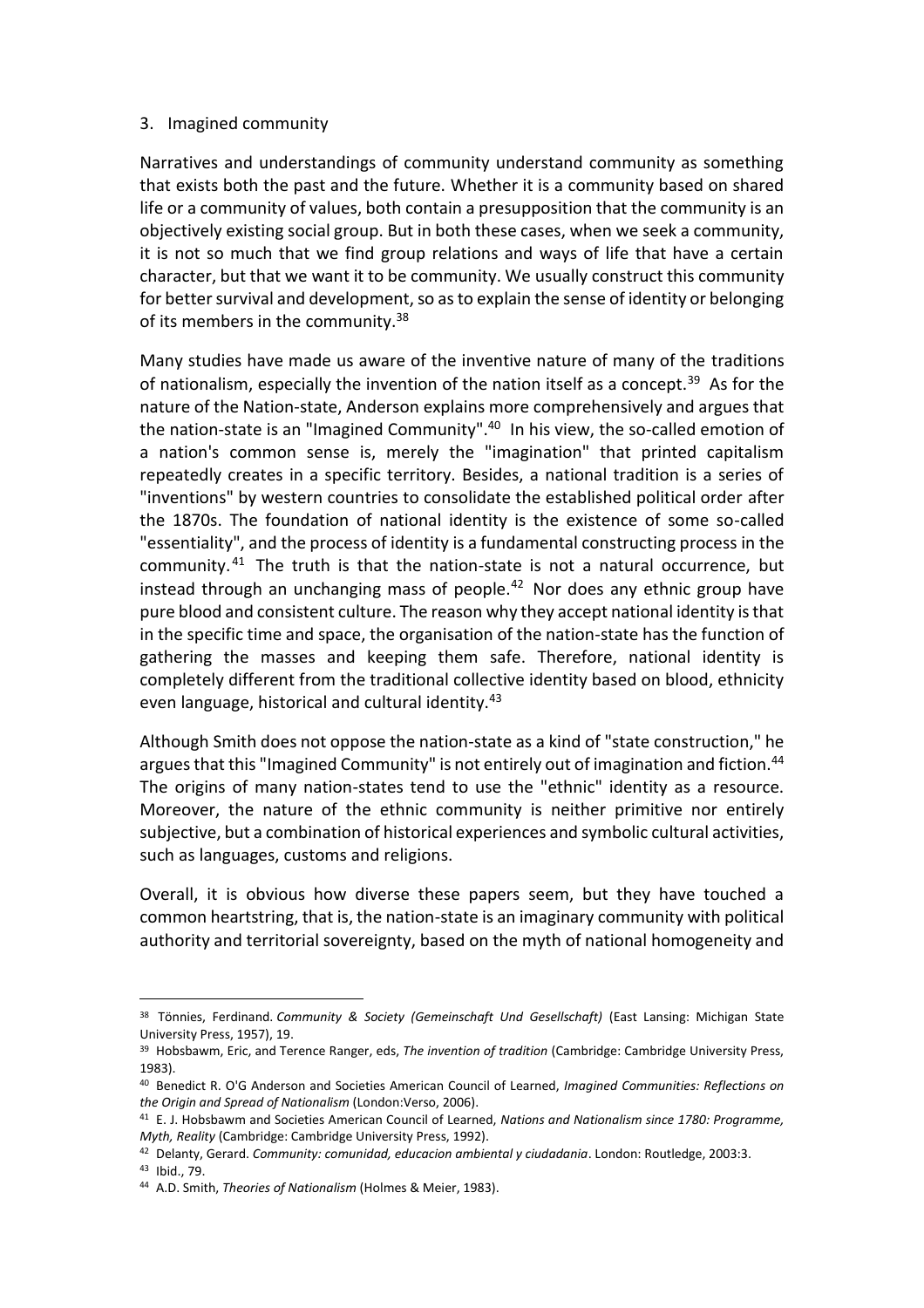cultural identity. <sup>45</sup> Although the above-mentioned community connotation can provide many characteristics of the community, their relationship with education is not very clear. The concept of community proposed by Dewey is directly related to education and carries out educational practice. So our research question is that how should we understand the school as a community? And the second question is for schools, what is the meaning of the attribute of community?

#### **Dewey's explanations of community**

During his time at the University of Chicago, Dewey not only studied Pierce's pragmatism, but also taught the philosophy of pragmatism. <sup>46</sup> He argued that all educational aims and purposes should be instrumental, and that thoughts and beliefs are like hands, tools to cope with the environment.  $47$  Learning was not the fragmented intellectual information provided by the course, but the knowledge continuum of interactive, unforeseen activities. And knowledge and activity are inseparable. <sup>48</sup> Therefore, education should help students express themselves through social activities, coordinate their behaviours, and acquire the tools for success.

It would be difficult to distinguish between society and community.<sup>49</sup> In Dewey's view, if we focus on the social reality, rather than being limited to its inner meaning, then we could see the diversity of society, not a unity. Society emphasizes the uncertainty and freer role of community forces that take place in our daily interactions and interpersonal encounters, in infinitely variable ways, involving both "good" and "bad" groups. Community is Dewey's standard to measure the value of social lifestyle, which reflects the characteristics of democratic society.

The age of the community in which man regulated and judged his own life by reference to the embodiment of his ideals in the habits of the community to which they belong has passed away, and society is now farther away from it.<sup>50</sup> The two are not necessarily formed because of geographical relations, nor for a common purpose. Sometimes a book or a letter can make people thousands of miles apart to build a closer relationship than the households who live in the same room. The various parts of a machine cooperate to the greatest extent possible for a common purpose but cannot be called a community. The community in society mainly includes the following two characteristics<sup>51</sup>: First, the community is not an ideal society that we imagine in our minds that corresponds to the actual society. Dewey argued that this concept should be based on the real society. Second, an ideal Community cannot just repeat those characteristics found in the reality, but draw good points from the actual social life, and use them to criticize the bad characteristics and propose improved

<sup>45</sup> Benedict R. O'G Anderson, op.cit. 83-87; Hall, Stuart, and Paul Du Gay, *Questions of Cultural Identity* (Sage: Sage Publications, 1996), 15-30.

<sup>46</sup> Menand, Louis. *The metaphysical club: A story of ideas in America*. (Macmillan, 2002), 312.

<sup>47</sup> Menand, Louis. *The metaphysical club: A story of ideas in America*. (Macmillan, 2002), 314.

<sup>48</sup> Dewey, John. *Democracy and Education: An Introduction to the Philosophy of Education*. (New York: The Macmillan company, 1916), 389.

<sup>49</sup> Dewey, John. *Democracy and Education: An Introduction to the Philosophy of Education*. (New York: The Macmillan company, 1916), 25.

<sup>50</sup> Dewey, John. *Dictionary of Education*. New York, New York: Philosophical Library, 1959.

<sup>51</sup> Dewey, John. *Creative Democracy—The Task Before Us*. In The Later Works of John Dewey. Vol. 14. (South Illinois University Press, 1988), 227.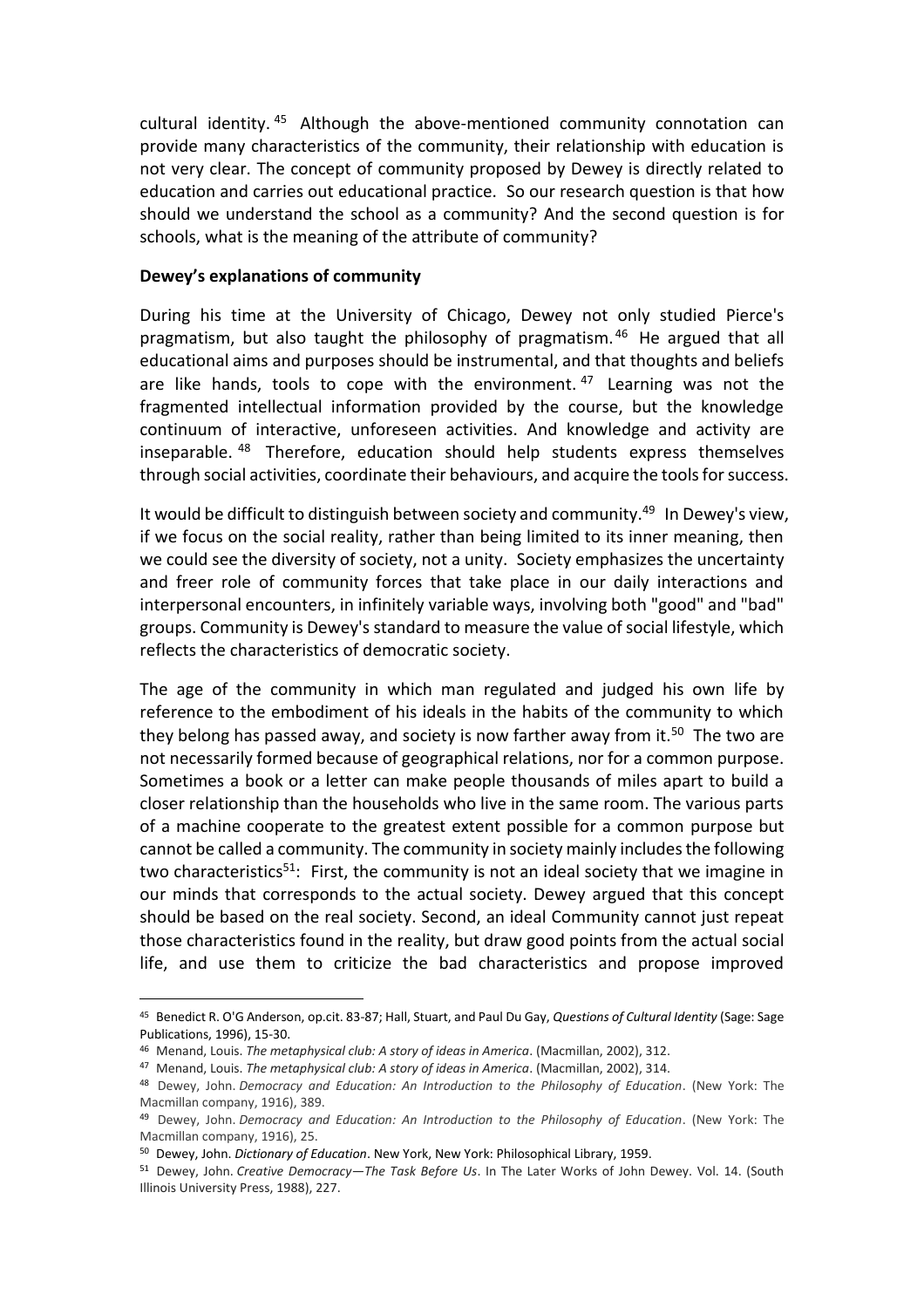#### methods.<sup>52</sup>

l,

Community is another expression of democratic society. The connotation of the community also reflects the characteristics of a democratic society. Democracy, on the one hand, has a greater number and variety of common interests, while at the same time emphasizing awareness of the common interests as a factor of social control. On the other hand, there is a freer interaction between the various groups in society, through which social habits are changed. In Dewey's definition, democracy is not only a form of government, but also a way of life. The concept of community is to better explain the democratic society as a kind of lifestyle.

Dewey interprets Tönnies' distinction between society and community from another perspective. In Tönnies' definition, community is a group relationship opposite to society, that is, a communicative organism closely linked by traditional natural emotions, and a complete unity of human will in a primitive or natural state. And the society is understood as a mechanical aggregation and artefact.<sup>53</sup> But Dewey did not take the typological approach to the community as the antithesis of society, he acknowledged the complexity of society and community itself. From a holistic perspective, a community is a form of democratic society with "participatory, material, intellectual and aesthetic interests" and "many different and free contacts with other forms of association".<sup>54</sup> Rich in ethical tendencies and moral connotations, it can effectively contain and cure the moral decline since the age of human industrialization.

Community needs to be realized through communication. Communities are neither formed naturally in common life, nor are they formed spontaneously only through ties such as common purpose. The community is not pre-established as an ideal existence, and then all members need to obey the various norms or rules of the community. "Cooperation" in this case does not guarantee the formation of a community in which people work towards a common purpose, but which does not involve their relevant interests. Because the purpose of cooperation is only related to a part of members, the results cannot be shared. Therefore, only when all the participants have their own concerns about the activity and can contribute to the decision of the activity, thereby generating shared views and understanding, can a community be finally created. Communication ensures that members have similar emotions and a common understanding in the community.<sup>55</sup>

A community maintains its development through constant self-renewal, and this selfrenewal relies on the educational growth of immature members of the group.<sup>56</sup> The social function of education is that the social group trains the immature members into its own social model, that is, the socialization of the individual. And the quality of

<sup>52</sup> Dewey, John. *Democracy and Education: An Introduction to the Philosophy of Education*. (New York: The Macmillan company, 1916), 83.

<sup>53</sup> Tönnies, Ferdinand. *Community & Society (Gemeinschaft Und Gesellschaft)* (East Lansing: Michigan State University Press, 1957), 21-25.

<sup>54</sup> Dewey, John. *Democracy and Education: An Introduction to the Philosophy of Education*. (New York: The Macmillan company, 1916), 83-85.

<sup>55</sup> Dewey, John. "Creative Democracy—the Task before us". In J. A. Boydston Ed. *The Later works of John Dewey* VoL.14 (Carbondale, IL: Southern Illinois University Press, 1988), 227.

<sup>56</sup> Dewey, John. *Democracy and Education: An Introduction to the Philosophy of Education*. (New York: The Macmillan company, 1916), 83-85.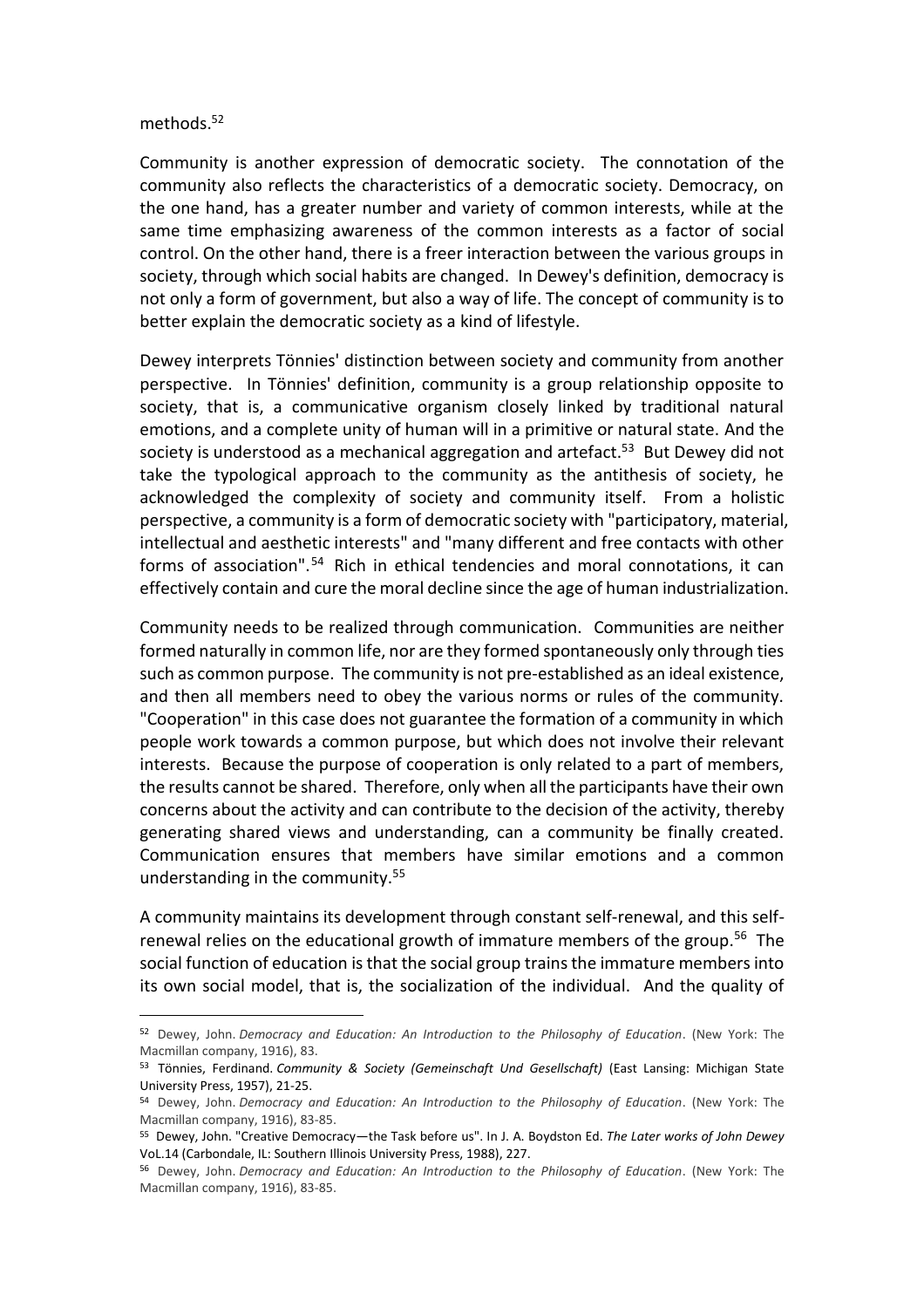education is closely related to the value and lifestyle of society. Community, as a democratic social way of life, in which various social interests not only penetrate each other, but also actively demand progress and adjust habits, makes it more concerned with systematic education than other social groups. Because a democratic society must require all its members to have received such education, otherwise it cannot become a democratic society or community. It emphasizes the participation of all members and denies the imposition of external authority, which also means that members' inclinations and interests in resources that participate in the common good must be relied upon in lieu of external authority. And this interest can only be formed through education.<sup>57</sup>

Therefore, Dewey insisted that the school was the first and foremost a social institution. And education was a social experience, and schools were only a part of social life made up of multiple institutions. As an organizational institution, a school was an intermediary between families and other social organizations and should play a role of natural transition.<sup>58</sup> Dewey reminded us that education was a social process and a function of society, and should be based on the current social environment. School as the community emphasized that this kind of school education was an important way to build a democratic society.

## **Developing the school education—school as a community**

l,

The aim of the Elementary School is a laboratory to test the philosophical ideas during its development, embodied the pragmatism that John Dewey and other professors were working out during this period. As Dewey argued in 1908 in "The Bearings of Pragmatism upon Education": "the education based upon the pragmatic conception would inevitably turn out people who were alive to the necessity of continually testing their opinions and beliefs by putting them into daily application, and of revising their beliefs based on the results of such application."<sup>59</sup> In the educational experiment, teachers needed to be responsible and free, so that they could test and revise their educational ideas. Democracy and pragmatism make the same demands of their adherents: to actively pursue the best answers to the essential questions. A democratic organisation enabled a school community engaged in experimentation to benefit most fully from the expertise of all its members in the community. Robert Westbrook argues that the pragmatists relied on the "community of competent inquirers" to fix a belief. 60

As Dewey asserted "through the free and mutual harmonizing of different individuals, the work of the world is better done than when planned, arranged, and directed by

<sup>57</sup> Dewey, John. *Democracy and Education: An Introduction to the Philosophy of Education*. (New York: The Macmillan company, 1916), 98.

<sup>58</sup> Dewey, John. *My Pedagogic Creed*. In *My Pedagogic Creed by John Dewey and the Demands of Society upon Pedagogy* by Albion W. Small. New York and Chicago, E.L. Kellogg &Company, 1897:7.

<sup>59</sup> Dewey, John. "The bearings of pragmatism upon education." Middle works 1899-1924 VoL.4 (Carbondale: Southern Illinois Press, 1977), 188.

<sup>60</sup> Westbrook, Robert B. *Democratic Hope* (Cornell University Press, 2015). On the Chicago School and the importance of the Elementary School for the dissemination of ideas from the Philosophy Department, see Rucker, Darnell. "The Chicago Pragmatists." *Transactions of the Charles S. Peirce Society* 6.1 (1969).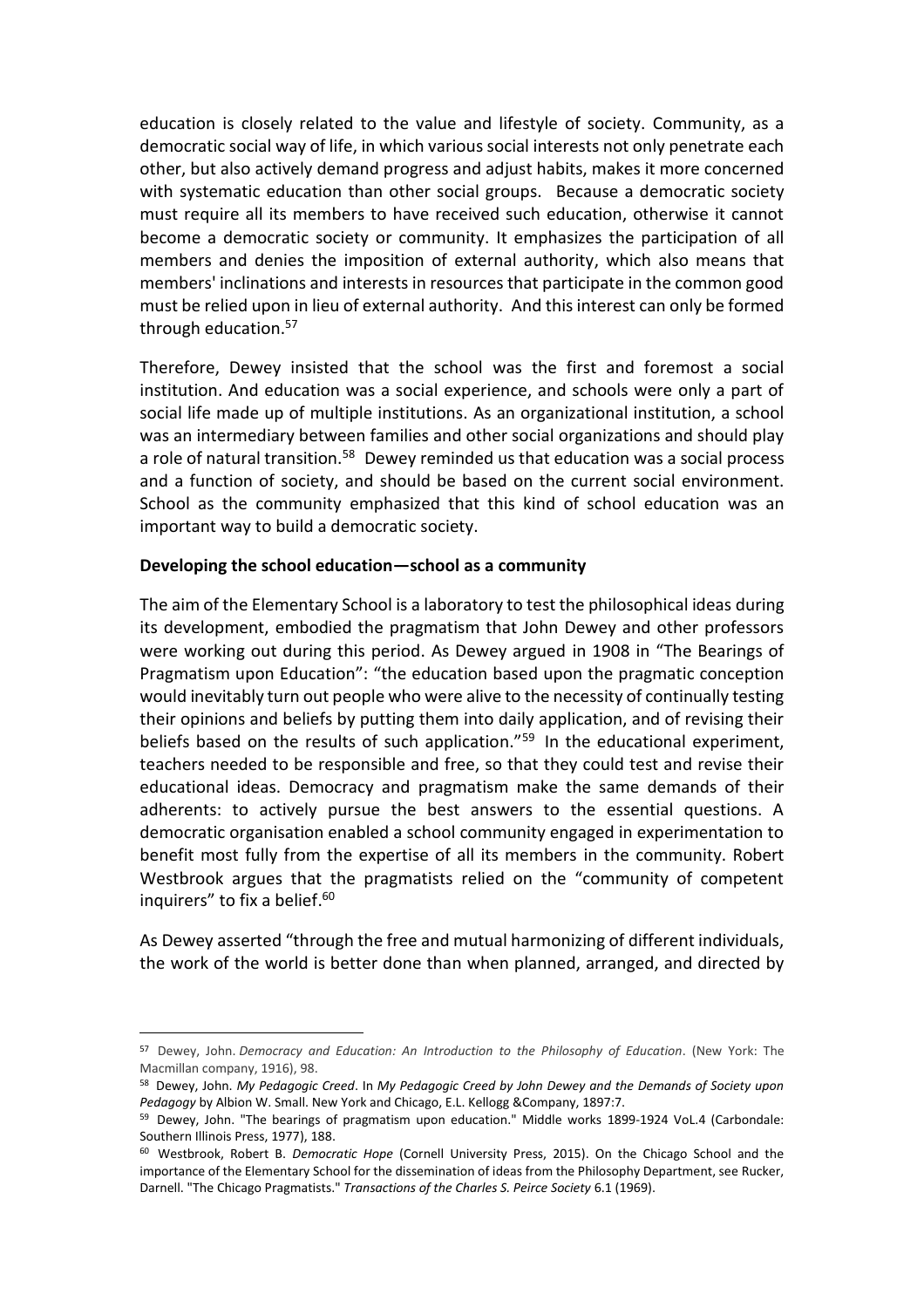some".<sup>61</sup> Social experiments should be planned. All concerned would enter into the planning to insure the success of any social undertaking, and all must accept their plan as tentative, to be tested by events.<sup>62</sup> What this means for the teachers in the Elementary School, a predominantly female group, was that their ideas counted.

# 1. The school serves as a place for the experiences exchange

School life is integrated with the social environment outside the school, so he founded the Elementary School of the University of Chicago in 1896. The Elementary School's organization structure was designed to capture and document the educational ideas of the teachers at the centre of the educational inquiry. In 1902 Dewey wrote to the University of Chicago's president Harper, in defense of the inclusion of teachers' articles in a volume, argued his opinions of the role of the teachers in the school's work, "if the school does not stand in a position of a research laboratory, there is no reasons for its existence."<sup>63</sup>

As my suggestion some members of the teaching force in the Elementary School tried to prepare articles which would like to interpret upon psychological grounds the result of educational experience gained in certain lines of instruction in the Elementary School. I supposed it was perfectly clear, not only from the name, but from the history and idea of the school that it bore the same relation to the Department of Education that the Laboratory of Physics or Chemistry does to those departments, and consequently, that people who, upon the appointment from the University to do work in the Laboratory, would be competent to furnish materials.<sup>64</sup>

At the beginning of its founding, Dewey put forward four hypotheses that needed to be tested: the first is how to make children's home life and school education more closely linked. Second, how could we connect what children learn in school with their experiences then would have a positive impact. The third is how to stimulate children's interest in literacy, numeracy and manual skills in the context of other courses and manual occupations. The fourth is how to stay focused.<sup>65</sup> In Dewey's view, since it was an experiment, the assumptions he proposes were not the standard that must be implemented. He once said to the school's first teacher Clara Mitchell, "The program I set for the school is not a mandatory rule. If you feel that it binds your mind, then please throw it away."<sup>66</sup>

In order to provide children with a community life experience, the experimental

<sup>61</sup> Dewey, John. "Democracy in education." *The elementary school teacher* 4.4 (1903): 197-198. See Seigfried, Charlene Haddock. *Pragmatism and feminism: Reweaving the social fabric* (University of Chicago Press, 1996). Also see Knight, Louise W. *Citizen: Jane Addams and the struggle for democracy* (University of Chicago Press, 2008).

<sup>62</sup> Mayhew, Katherine Camp, and Anna Camp Edwards. *The Dewey school: The laboratory school of the University of Chicago, 1896-1903*. (Transaction Publishers, 1936), 309-310.

<sup>63</sup> Dewey, John. "The university elementary school: History and character." *University Record* 2 (1897): 72-5.

<sup>&</sup>lt;sup>64</sup> John Dewey to William Rainey Harper, November 7, 1902 from Hickman, L. "The correspondence of John Dewey, 1871-1952 (I-IV): electronic edition." Charlottesville, USA: Intelex Corporation (1992).

<sup>65</sup> Mayhew, Katherine Camp, and Anna Camp Edwards. *The Dewey school: The laboratory school of the University of Chicago, 1896-1903*. (Transaction Publishers, 1936), 24-27.

<sup>66</sup> Dewey, John. "To Clara Mitchell, Nov. 29, 1895 (record 00272) in The Correspondence of John Dewey, Vol 1: 1871-1918, CD-ROM version, ed. Larry Hickman (Carbondale: Center for Dewey Studies, Southern Illinois University, 2005).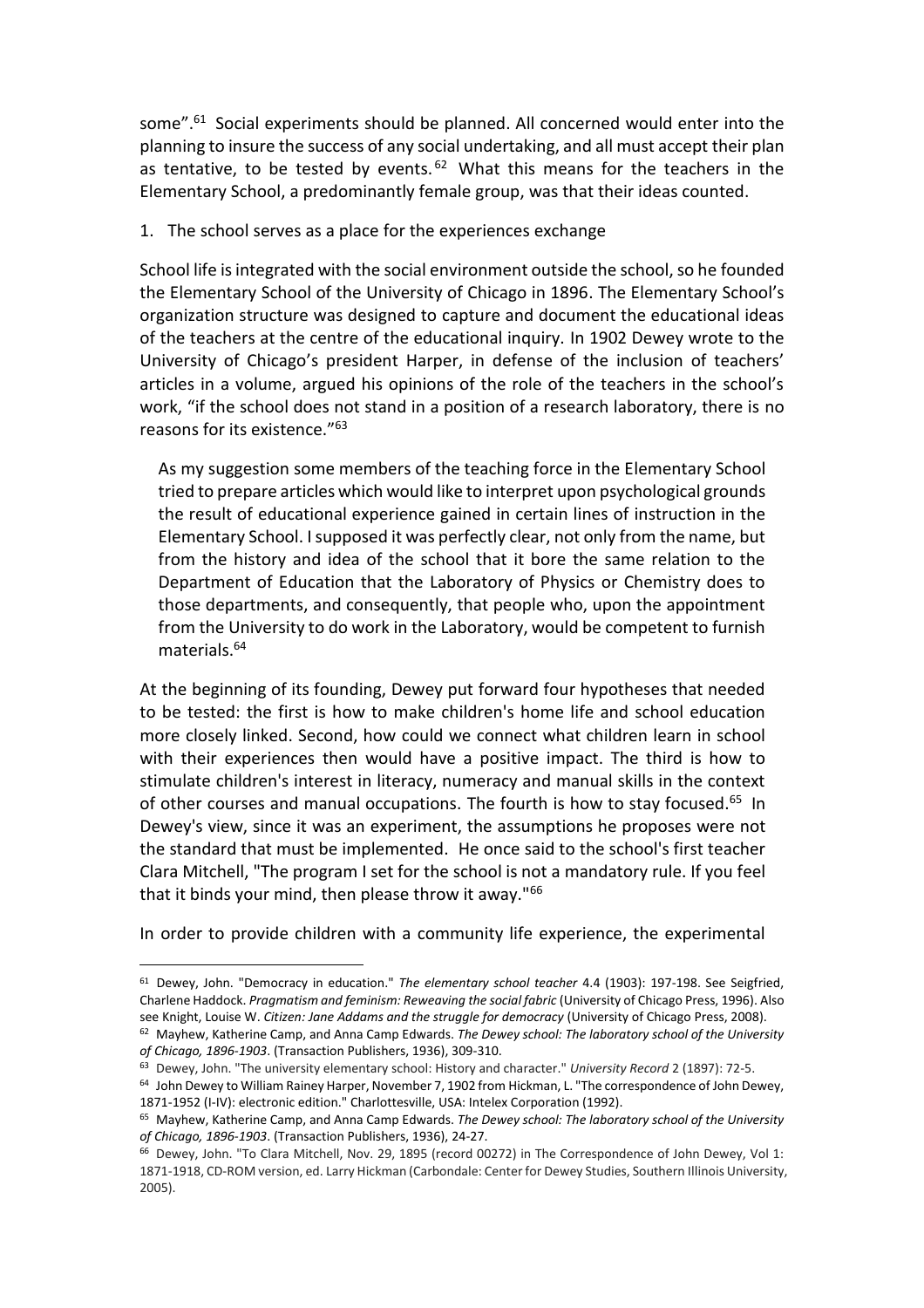school should be built on the principle of community. The disconnect between education and society and children's lives in traditional schools was broken by integrating life in school with a rich social environment, allowing children to engage in the occupations of their families and relatives. For example, there were shops and factories in the Elementary School. On the one hand, it enabled students to participate in the common school life to the greatest extent, not just passively receive education. On the other hand, schools constantly adjusted themselves and made efforts to improve the society through their interaction and influence with the community.

The organizational form of children in the Elementary School was not graded according to age, but adopted a mixed model, where students of different ages and interestslearnt together. Because in a social environment, people of different ages, abilities, and interests were not deliberately identified.<sup>67</sup> Through communication, children's cooperative spirit and collective identity could be cultivated. With the increase in the number of teachers and students, the school adopted the form of grouping according to students' interests and hobbies. At the same time, the use of mixed forms was reserved for singing and gaming activities.<sup>68</sup>

2. Curriculums in the Elementary School

l,

The school tested the four hypotheses at the beginning of its establishment. Through continuous experiments and adjustments, the school had gradually worked out a relatively stable model. Dewey believed that many school curricula at that time mainly focused on children's reading, writing, and arithmetic skills, ignoring the integrity of children's development, especially their social connections. The integrity means that human abilities are the organized results of instinctive active tendencies through the use of certain materials. This form of training in the separation of ability and learning materials made school education divorced from children's life experience and social  $l$ ife. $69$ 

The social development of children was largely an adaptation to collective life. The primary focus of the school curriculum was therefore to select materials with social characteristics in subjects, to give children the freedom to play and learn in collective behavior, and to allow them to express personal preferences based on collective interests or goals. Furthermore, homework represented a social context in education. Homework thus revealed the social value of the curriculum, thereby ensuring that children's interests and experiences in life are closely linked to the school curriculum.

Active work, social life background subjects and intellectual tool knowledge were the three major types of curricula in the Elementary School. These courses were interrelated and cross-processed. Educational activities began with active assignments. Through activities, children continued to learn to master scientific methods, contact history, culture, and use instrumental knowledge such as reading,

<sup>67</sup> McDermott, John J. "The Philosophy of John Dewey." *Transactions of the Charles S. Peirce Society* 11.3 (1975).

<sup>68</sup> Dewey, John. *The school and society: Being three lectures*. University of Chicago Press, 1899, 126-127.

<sup>69</sup> Dewey, John. *Democracy and Education: An Introduction to the Philosophy of Education*. (New York: The Macmillan company, 1916), 68-70.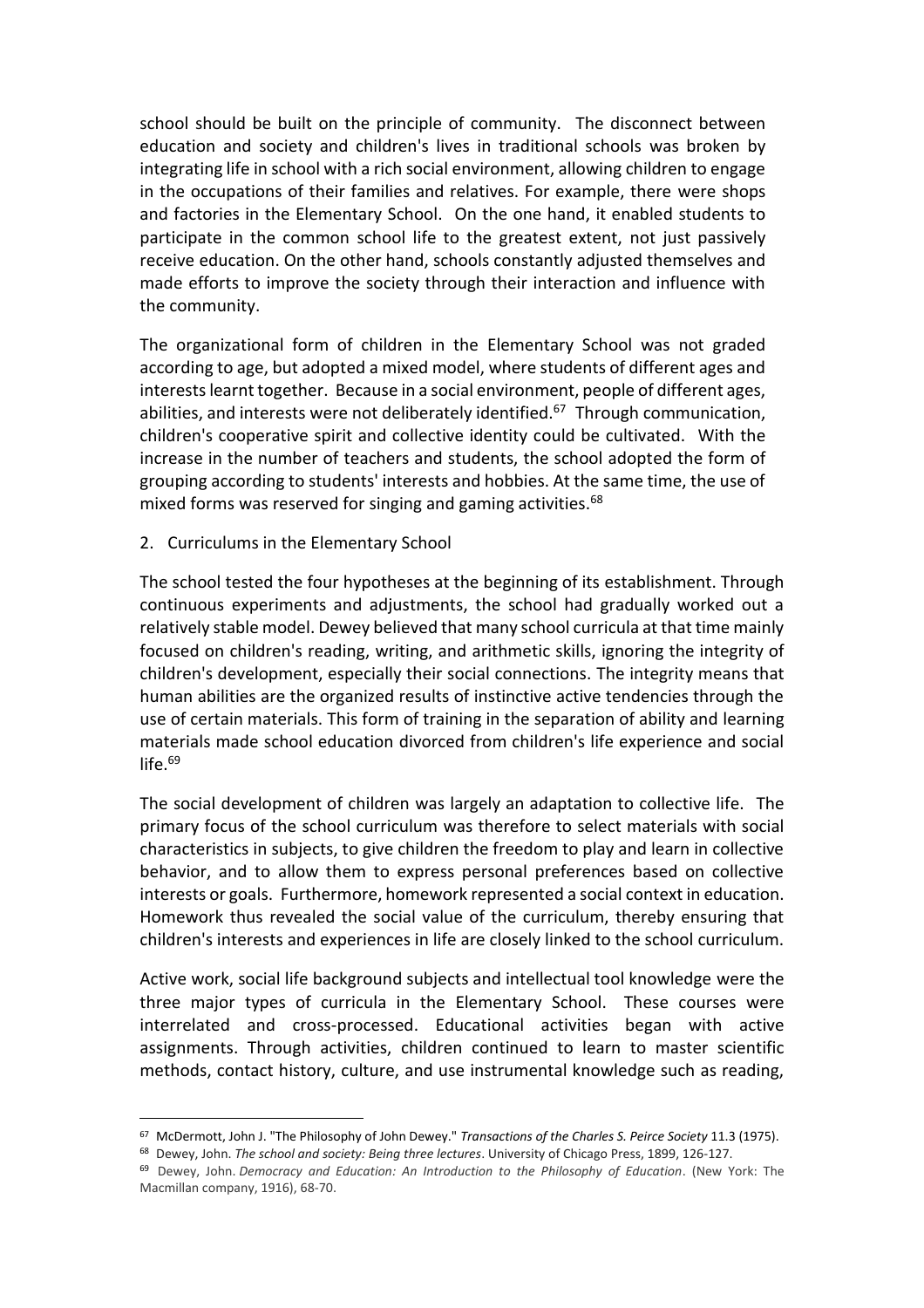writing, and numeracy.<sup>70</sup> By providing these materials and conditions, the School attempted to overcome the fundamental problem of education, that is, "reconciling psychological and social factors" to promote children's self-expression in ways that achieve social goals. At different developing stages, the School changed the arrangement of activities according to the different learning themes.

First, active work mainly involved two topics: homework and social work that served the family, which were directly related to children's experience. Homework involved outdoor walking, lunch preparation, crafts, occupational observations, business activities and so on. The significance of active homework was not the homework itself, but to enable students to understand the social production activities outside the school through homework, and to exercise their abilities in all aspects.<sup>71</sup>For example, cooking activities became more complex with age. The school started cooking activities in kindergarten, and most of the ingredients children got at this stage just were grains and fruits. While seven-year-old children mainly got fruits and vegetables, they were more exploratory and willing to seek and discuss solutions. They could touch abstract numbers and understand the moisture, fiber, starch of vegetables.<sup>72</sup> The school also experimented with ginger cooking in the school year 1898-1899 and 1899-1900 in relation to physiology, especially nutrition, and hygiene.<sup>73</sup> The school offered 1.5-2 hours of cooking classes every week, of which the first 30 minutes were mainly used for discussion and the remaining time was used for experiments. This made it easy for children to learn to use the scientific method. Furthermore, Textile activities were also an important way for children to expand their knowledge. It gave students insight into how early humans did simple tasks in their natural state.<sup>74</sup> 7year-old children were exposed to animal tissues such as wool, and the inner fibers of linden bark are selected and dyed. The 11-year-old students realized the similarities and differences in the way of weaving in different civilizations by studying the different patterns of weaving in the world.<sup>75</sup>

Second, social life background subjects mainly included history and geography, which provided children with a context for social life. Based on children's life experiences, teachers encouraged students to act and write stories on their own. Dewey pointed out that history was not a record of past events; it was a way of understanding what a society was made of and how it evolved. And literature should also be learned through history.<sup>76</sup> Dewey found through the first two years of experiments that 8-10 year-old students quickly completed the study of primitive social life. Students aged

<sup>70</sup> Dewey, J. "Plan of organization of the University Primary School". In J. A. Boydston Ed. *The early works of John Dewey*, *1882-1898* VoL.5 (Carbondale, IL: Southern Illinois University Press, 1972), 174. (Original Work published in 1895)

<sup>71</sup> Dewey, John. "The university elementary school: History and character." *University Record* 2 (1897): 72.

<sup>72</sup> Harmer, Althea. "Elementary Cooking in the Laboratory School." *The Elementary School Teacher* 3.10 (1903): 706-709.

<sup>73</sup> Mayhew, Katherine Camp, and Anna Camp Edwards. *The Dewey school: The laboratory school of the University of Chicago, 1896-1903*. (Transaction Publishers, 1936), 299-305.

<sup>74</sup> Harmer, Althea. "Introduction to the Primitive Textile Work in the Laboratory School." *The Elementary School Teacher* 3.10 (1903): 710-717.

<sup>75</sup> Mayhew, Katherine Camp, and Anna Camp Edwards. *The Dewey school: The laboratory school of the University of Chicago, 1896-1903*. (Transaction Publishers, 1936), 194-196, 68-69.

<sup>76</sup> Dewey, John. "The university elementary school: History and character." *University Record* 2 (1897): 72.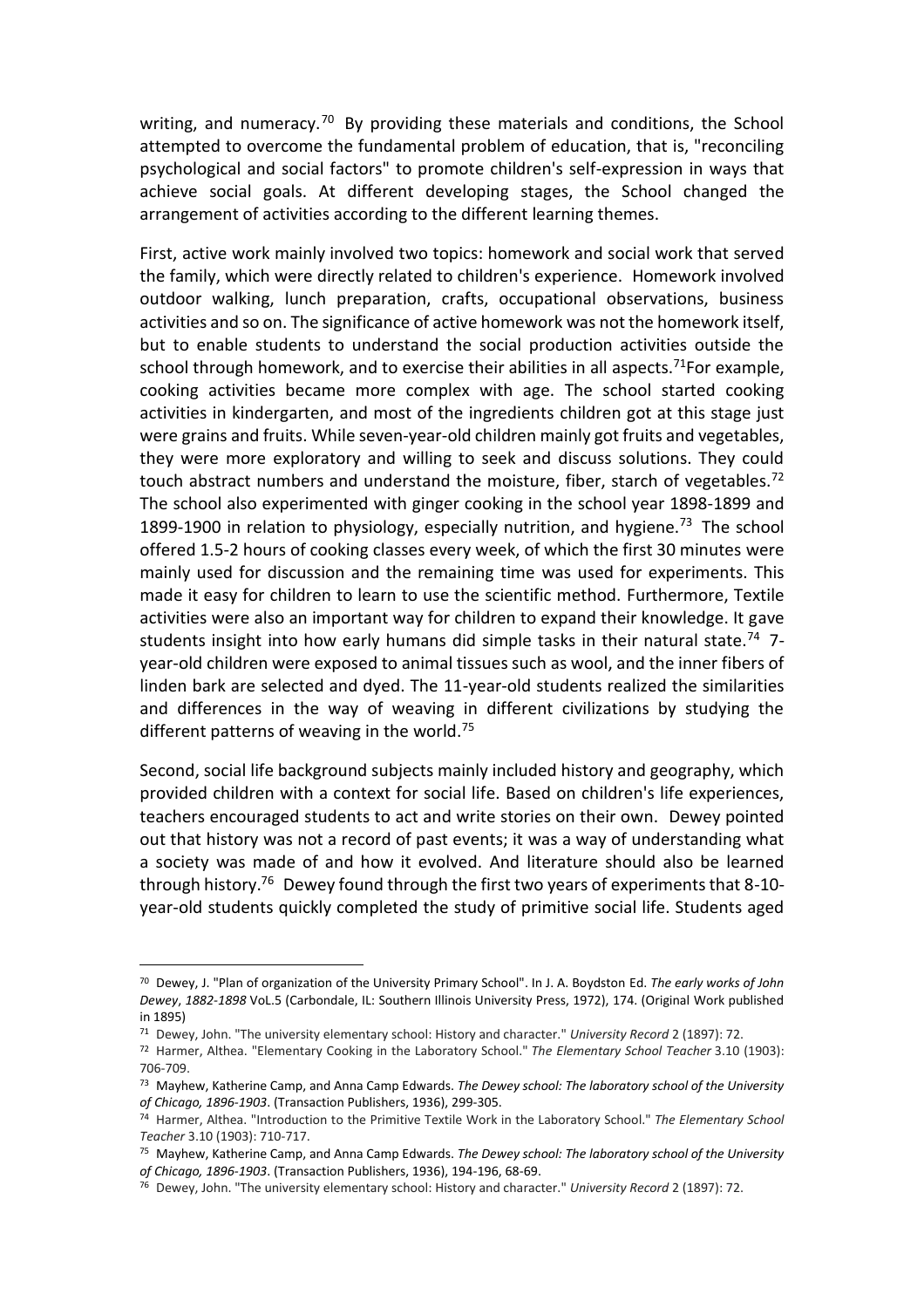13-14 better understood Roman society and culture than children aged  $10<sup>77</sup>$  In this way, students learn history from the age of 7, starting with primitive life, such as Indian tribes or African primitive tribes. 9-year-old students entered the second stage of growth and showed a tendency to master the method. They turned to learning about the origins and formation of America, starting with their familiar Chicago history.<sup>78</sup>

Third, intellectual experiment mainly included Inquire through the scientific method. This course was mainly based on the students' psychological development and interests, obtained in the process of learning the first two courses. Unlike other traditional public schools, the Elementary School also adjusted the learning content according to the needs of children in time. For 13-year-old students, the teacher paid more attention to the use of language, connecting what happens in ordinary times to inventions and discoveries.<sup>79</sup>

Overall, the storytelling, script writing and other activities carried out in the first two courses can not only exercise students' reading and expression skills, but also teach students to use rhetoric in writing and improve their thinking logic. The weighing of ingredients in cooking, the use of measurement units in woodworking activities, and the use of numbers in trade activities also brought algorithms into contact with social life. In this way, these three types of courses were closely linked and mutually reinforcing. The first two types of courses provide a lot of opportunities for the use of literacy and numeracy.

3. Teachers as collaborators

l,

The teachers in the Elementary School played the important role or researchers in this educational laboratory. Different from the single teaching method of traditional school, the teaching method of the Elementary school was more diverse. Consistent with the rich curriculum, teaching was also based on the experience and interests of teachers and students. In the experiment, teachers continued to use their personal imagination to guide students' activities, and students also develop multi-faceted abilities by participating in learning activities they are interested in based on their existing life experience.<sup>80</sup> Some teachers such as Katherine Camp and Althea Harmer published their articles in academic journals such as *Elementary School Teacher* and *Elementary School Record*. Central to the work of the Elementary School teachers was the responsibility of developing the children's capacity to solve the problems.<sup>81</sup>

There was a cooperative relationship rather than competitive between teachers and studentsin the school. Everyone was aligned with each other and cooperates together to achieve the common purpose. During the teaching activities, children were thinkers and explorers, and teachers were assistants. Furthermore, children chose materials

<sup>77</sup> Dewey, John. *The School and Society*. (Chicago: University of Chicago Press, 1907), 122.

<sup>78</sup> Mayhew, Katherine Camp, and Anna Camp Edwards. *The Dewey school: The laboratory school of the University of Chicago, 1896-1903*. (Transaction Publishers, 1936), 144-145.

<sup>79</sup> Mayhew, Katherine Camp, and Anna Camp Edwards. *The Dewey school: The laboratory school of the University of Chicago, 1896-1903*. (Transaction Publishers, 1936), 234-236.

<sup>80</sup> Harmer, Althea. "Introduction to the Primitive Textile Work in the Laboratory School." *The Elementary School Teacher* 3.10 (1903): 710-717.

<sup>81</sup> Durst, Anne. "Venturing in Education: Teaching at the University of Chicago's Laboratory School, 1896 - 1904." *History of education* (Tavistock) 39, no. 1 (2010): 55–73.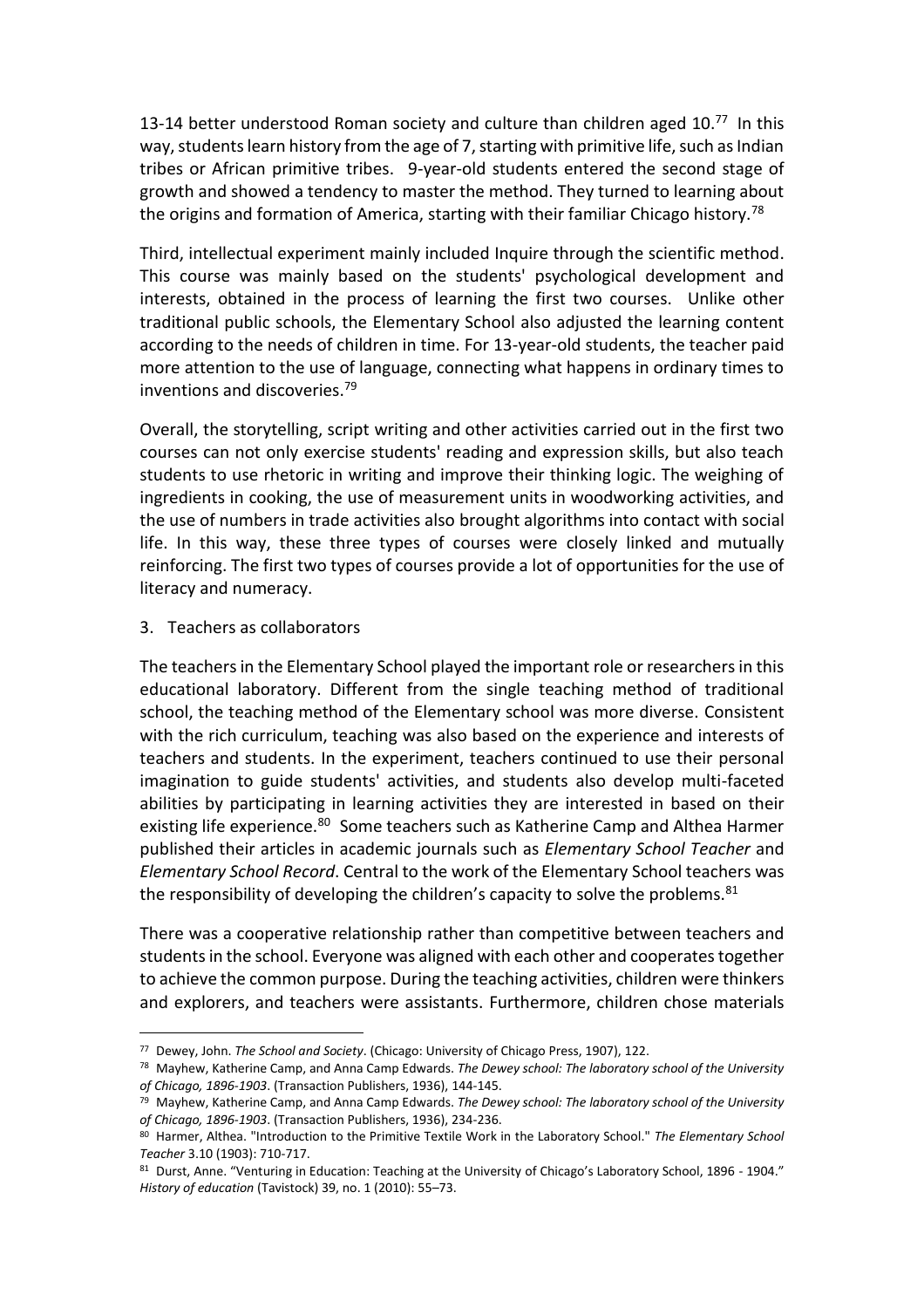freely, and teachers guided them to carry out activities in an orderly manner to achieve the goals desired by children. Dewey discussed that the experimental school experienced many failures in the early days, The organization of the school is not good, the teaching staff share the administrative work, and the financial work is the responsibility of the education department. And the key factor was that it only paid attention to the quantity of cooperation and ignored the quality. $82$  After 1899, the school appointed a president who was responsible for contacting parents, trainee teachers, and receiving visitors. And a vice-president was in charge of the curriculum.

As far as children are concerned, the teachers as collaborators meant a new form of teacher-student relationship and teaching form. In the Elementary school, the relationship between teachers and children was not teaching and receiving, and teachers were no longer limited to providing ready-made teaching materials to students. It was not just to emphasize children's active discovery and stand idly by, but to participate in students' activities together. At the same time, teachers did not compare or grade children's homework and other activities. For example, in the lower grade classes, children started with consultation with the teachers. They would review what they have learned before, and then planed the next activities and assigned tasks.<sup>83</sup> Although it was sometimes difficult for teachers to predict the accidental events in this process, children could naturally enter their respective roles through such activities, since they could still rely on their own efforts without the guidance of teachers. Therefore, in the cooperative relationship established with the children, the teachers were not only providing some kind of help to the children, they were also a learner themselves. In the process of observing children's activities, teachers could learn how to examine children from a broader knowledge level, so as to better realize their value as a teacher.

Although teaching at the Elementary School made great demands on the teachers' energies and time, the experience also provided these teachers the chance to enquire deeply into questions at the center of their profession. Especially for the female teachers in the school, it offered them an opportunity to assume the teaching responsibility, with the accompanying satisfactions, rarely found in other American schools. In these teachers' public writings, school reports and correspondence, the teachers outline for us the important part they played in the daily routine of this educational experiment. What emerges was a description of a school in which teachers and students alike were engaged intellectually and socially with one another and with what they called "subject matter" in a way that was unlike other schools of its time. For this reason, they often taught and learned in front of a crowd.

The cooperation between teachers was mainly divided into two forms: formal meetings once a week and daily communications. At the meeting, teachers and administrators carefully checked the work of the previous week according to the master plan, reported and discussed the difficulties encountered in the process of implementing the master plan, and made corresponding revisions and adjustments.

<sup>82</sup> Dewey, John. "The Dewey School". In J. A. Boydston Ed. *The Later works of John Dewey* VoL.11 1935-1937 (Carbondale, IL: Southern Illinois University Press, 1988), 152-154.

<sup>83</sup> Dewey, John. "The Dewey School". In J. A. Boydston Ed. *The Later works of John Dewey* VoL.11 1935-1937 (Carbondale, IL: Southern Illinois University Press, 1988), 156-158.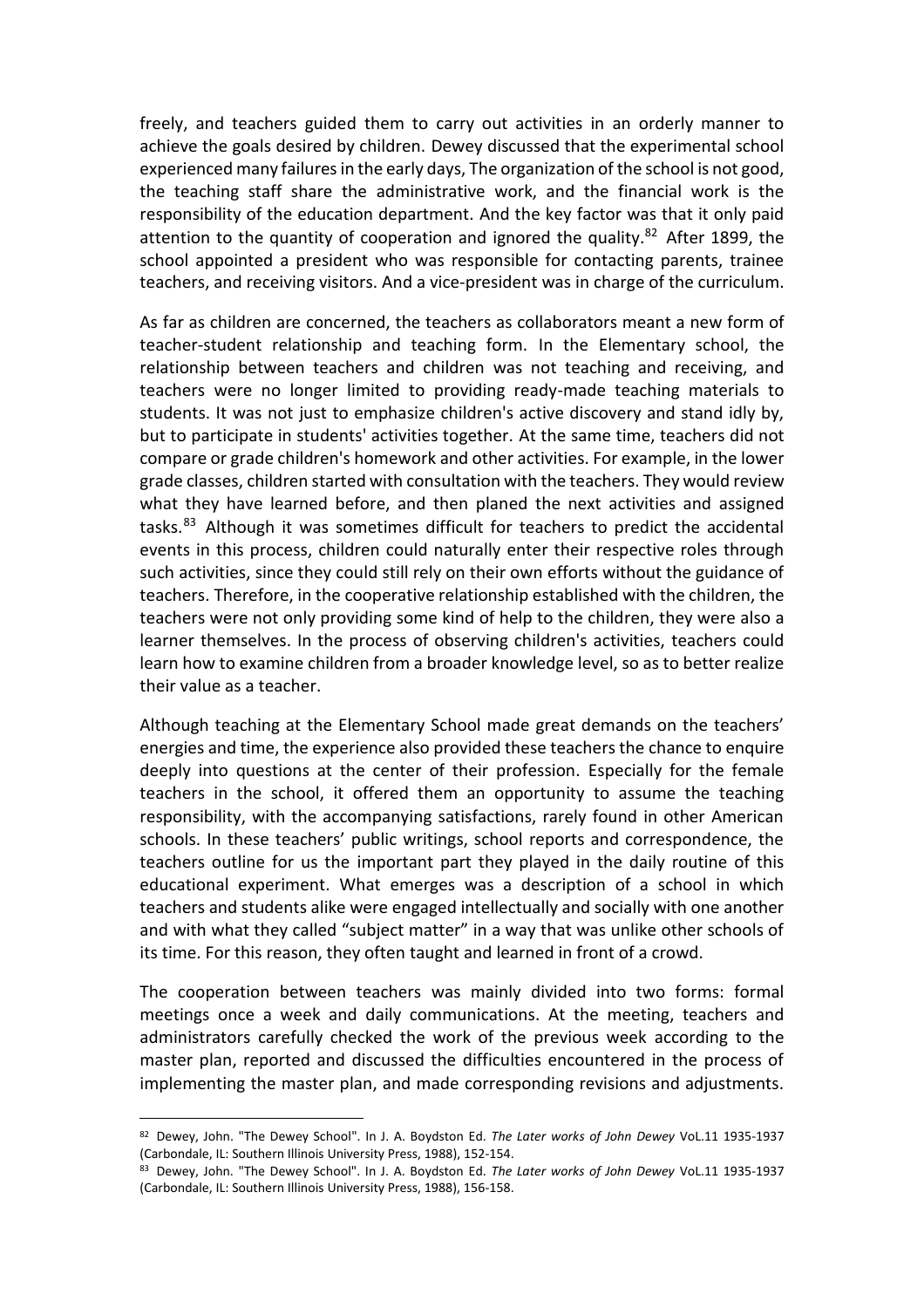At the end of the semester, teachers summarized and reported, criticized, and learned from experience.  $84$  This also strengthens the connotation of the school as a community. Furthermore, daily communication often happened at lunch or after school. Especially as children moved from one stage to another, this kind of communication between teachers was more frequent and important, which could help teachers understand children's interests more quickly.

For parents, teachers were also collaborators of children's education and school management. Since a considerable part of the funds of the Elementary School was sponsored by parents, the parents collectively set up "The Parents' Association". 85 The association was not limited to funding relationships but was a member of a broader school community which was concerned with children's growth and the school development. These committees meet once a month, and the content of the meeting was usually the principles and implementation of the school's work. Among them, parents and teachers put forward their own issues and discussed them at the meeting. Experts and teachers would respond to suggestions and criticisms made by parents.

Teachers, as collaborators, could enhance parents' empathy for teachers' work through such communication in the Elementary School. <sup>86</sup> Teachers may also better understand children through communication and adjust their own methods and strategies in education, so as to ensure the consistency of children's education in the home and school, and the school can develop better.

# **Conclusion**

l,

The four hypotheses put forward by Dewey at the beginning of the school's establishment had been continuously responded to in the experiments. Teachers and students participated in the activities and experiments, especially the experimental exploration of the teachers, which promoted the development of the school. The establishment, management, subject selection, and teaching of the school were actually in the hands of the teachers. Pedagogical principles and methods were also constantly innovating, not pre-arranged.<sup>87</sup>

In conclusion, Dewey's thought and practice about the school as a community embodies Dewey's ideal democratic society. His concept of community is no longer limited to geographical scope or formal level, nor is it limited to the level vaules, but focuses on living together and interprets the community from the social nature of democracy. Community is constructed in society rather than naturally formed. It is necessary for the formation of a democratic society and is formed through the participation, communication, responsibility and cooperation of all people. To build such a community, it would depend on the corresponding qualities of the members of

<sup>84</sup> Mayhew, Katherine Camp, and Anna Camp Edwards. *The Dewey school: The laboratory school of the University of Chicago, 1896-1903*. (Transaction Publishers, 1936), 69-70.

<sup>85</sup> Mayhew, Katherine Camp, and Anna Camp Edwards. *The Dewey school: The laboratory school of the University of Chicago, 1896-1903*. (Transaction Publishers, 1936), 398-400.

<sup>86</sup> Tanner, Laurel N. "The meaning of curriculum in Dewey's Laboratory School (1896-1904)." Journal of Curriculum Studies 23.2 (1991), 101-117.

<sup>87</sup> Dewey, John. *The school and society: Being three lectures*. University of Chicago Press, 1899.